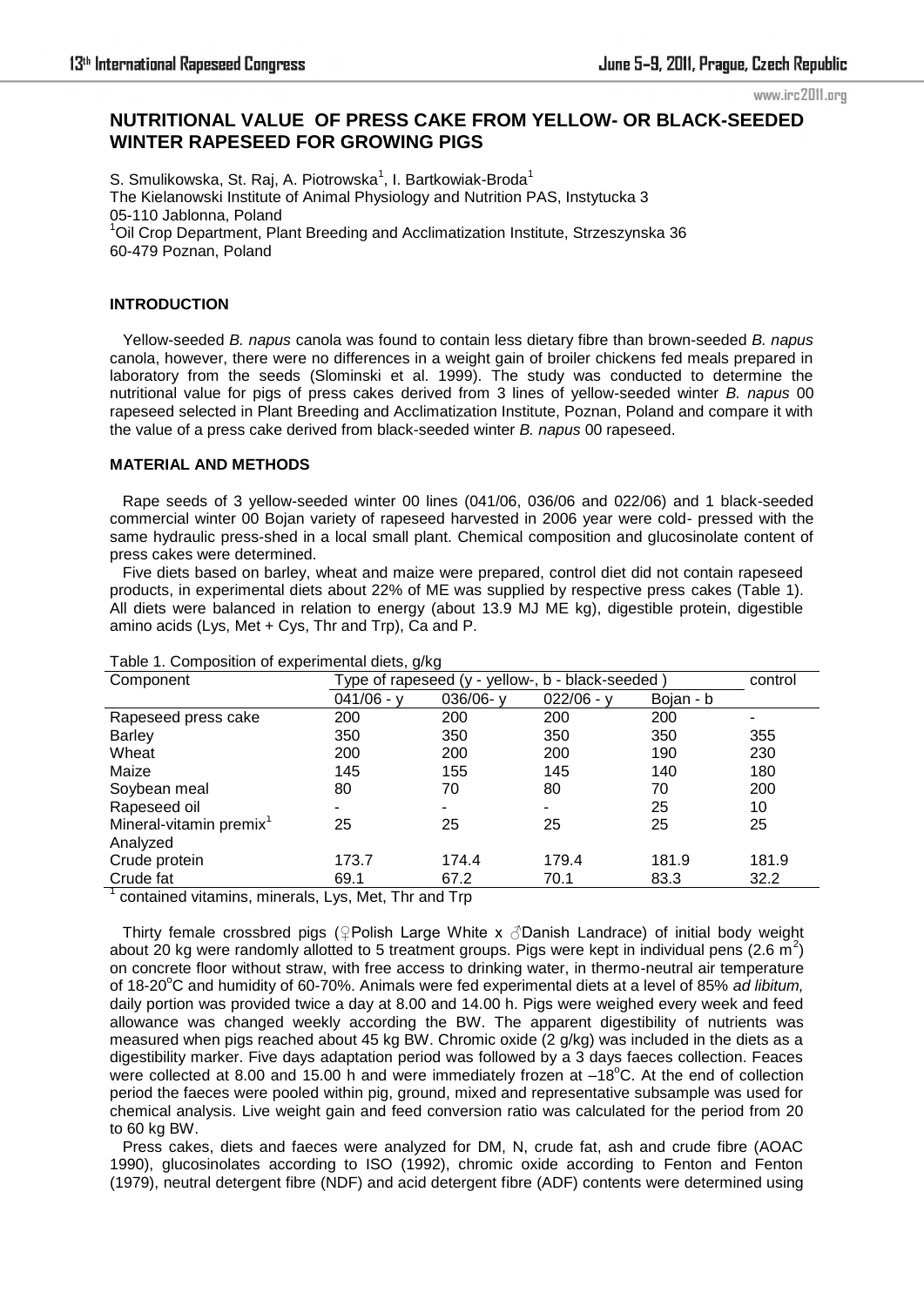#### www.irc2011.org

a Fibertec System M by Van Soest (1973) method. The apparent total tract digestibility of nutrients was calculated. Metabolizable energy of diets was calculated based on digestible protein, fat, starch and sugars according to Jentsch et al. (2003). The pigs were slaughtered at about 60 kg BW, thyroids were excised and weighed.

 Data were analyzed by one way analysis of variance. The significance of differences between the means were compared with the Tukey test. All calculations were performed using STATGAFICS Centurion Software version XV [2005].

### **RESULTS AND DISCUSSION**

 Press cakes from yellow seeds (yellow cakes) contained from 255 to 273 g crude fat/kg DM, the press cake from black rapeseed (black cake) 190 g crude fat/kg DM, respectively. It indicates on lower extractability of yellow rape. The content of total glucosinolates was in the yellow cakes from 8 to 9.4 μmol/g, in the black cake 11.2 μmol/g, which was well below upper limit of 25 μmol/g accepted for commercial rapeseed meals, and below the value 11.4 μmol/g reported by Slominski et al. (1999) in yellow-seeded *B. napus*. The glucosinolate profiles of yellow cakes showed a relatively low proportion of aliphatic glucosinolates in comparison with the black cake, and very low progoitrin content. Aliphatic glucosinolates in yellow cakes ranged from 2.3 to 3.8 μmol/g, progoitrin from 0.5 to 1.4 μmol/g, in the black cake respective values were 7.1 and 3.9 μmol/g. Pigs ate well all diets, the performance of pigs fed experimental diets was comparable to the control group (Table 2).

| <b>Example:</b> Envoy or proceed cancelinge on portormance or pigo |                                                    |              |            |           |         |       |       |
|--------------------------------------------------------------------|----------------------------------------------------|--------------|------------|-----------|---------|-------|-------|
| Item                                                               | Dietary treatments $(y - y$ ellow, b – black cake) |              |            |           |         | SEM   | P     |
|                                                                    | $041/06 - v$                                       | $036/06 - v$ | $022/06-v$ | Boian - b | control |       |       |
| Initial weight, kg                                                 | 20.3                                               | 20.3         | 20.2       | 20.5      | 20.0    | 0.12  | 0.340 |
| Final weight, kg                                                   | 64.5                                               | 59.8         | 58.9       | 60.7      | 56.9    | 1.28  | 0.176 |
| Days of fattening                                                  | 56.8                                               | 52.2         | 54.0       | 56.7      | 50.5    | 0.19  | 0.125 |
| Feed intake, kg/d                                                  | 1.93                                               | 1.89         | 1.91       | 1.93      | 1.87    | 0.018 | 0.184 |
| Live weight gain, g/d                                              | 725                                                | 756          | 719        | 716       | 734     | 0.023 | 0.762 |

FCR, kg feed/kg gain 2.68 2.50 2.66 2.72 2.56 0.108 0.605

Table 2. Effect of press cake type on performance of pigs

 The apparent total tract digestibility (TTD) of crude protein and starch did not differ significantly between groups, but TTD of fat was significantly lower in group fed diet with 022/06 yellow cake. The TTD of neutral-detergent fibre (NDF) and acid-detergent fibre (ADF) was significantly higher in groups fed yellow cakes than in control group and in group fed diet with the black cake (Table 3). However, there was no relationship between the NDF and ADF digestibility and the digestibility of protein and starch, or performance of pigs. Similar results were found by Slominski et al (1999) in a study on broilers. Therefore, it may be inferred that yellow rape fibre is more easily fermented in a large intestine of pigs in comparison with the black cake fibre, but it did not affect positively nutrients digestion in a small intestine. Thyroid weight was 6.1 mg/100g BW in control group, from 7.5 to 8 mg/100 g BW in pigs fed yellow cakes, 9.6 mg/100 g BW in pigs fed black cake.

| Table 3. Total tract digestibility of experimental diets |  |  |  |  |  |  |
|----------------------------------------------------------|--|--|--|--|--|--|
|----------------------------------------------------------|--|--|--|--|--|--|

| Item           | $yellow, b - black cake)$<br>Dietary treatments $(y -$ |                      |                    |                      |                       | <b>SEM</b> | P      |
|----------------|--------------------------------------------------------|----------------------|--------------------|----------------------|-----------------------|------------|--------|
|                | 041/06-y                                               | 036/06-y             | 022/06-y           | Bojan - b            | control               |            |        |
| Organic matter | 0.848 <sup>B</sup>                                     | $0.855^{A}$          | $0.842^{\text{B}}$ | $0.846^{B}$          | $0.864^{A}$           | 0.0038     | 0.0079 |
| Ash            | 0.430 <sup>B</sup>                                     | 0.460 <sup>B</sup>   | 0.443 <sup>B</sup> | 0.453 <sup>B</sup>   | 0.506 <sup>A</sup>    | 0.0086     | 0.0002 |
| Crude protein  | 0.774                                                  | 0.793                | 0.775              | 0.788                | 0.786                 | 0.0097     | 0.6038 |
| Crude fat      | $0.646^{\text{A}}$                                     | $0.679^{\text{A}}$   | 0.601 <sup>B</sup> | $0.655^{\text{A}}$   | 0.636 <sup>A</sup>    | 0.0139     | 0.0069 |
| Starch         | 0.979                                                  | 0.980                | 0.980              | 0.981                | 0.982                 | 0.0017     | 0.8922 |
| <b>NDF</b>     | 0.669 <sup>A</sup>                                     | $0.712^{A}$          | 0.719 <sup>A</sup> | $0.549^{\circ}$      | $0.585$ $\mathrm{^B}$ | 0.0131     | 0.0001 |
| <b>ADF</b>     | 0.579 <sup>A</sup>                                     | $0.584$ $^{\circ}$   | 0.600 <sup>A</sup> | $0.459$ <sup>C</sup> | $0.500$ $^{\circ}$    | 0.0151     | 0.0001 |
| <b>ADL</b>     | 0.419 <sup>B</sup>                                     | $0.304$ <sup>C</sup> | 0.493 <sup>A</sup> | 0.239 <sup>D</sup>   | $0.412$ <sup>B</sup>  | 0.0321     | 0.0005 |
| ME MJ/kg       | 13.9 <sup>B</sup>                                      | 14.1 <sup>A</sup>    | $13.8^{\,B}$       | 14.2 $A$             | 13.6 $B$              | 0.071      | 0.0001 |

 $A$ ,  $B$  - means within rows with different superscripts are significantly different